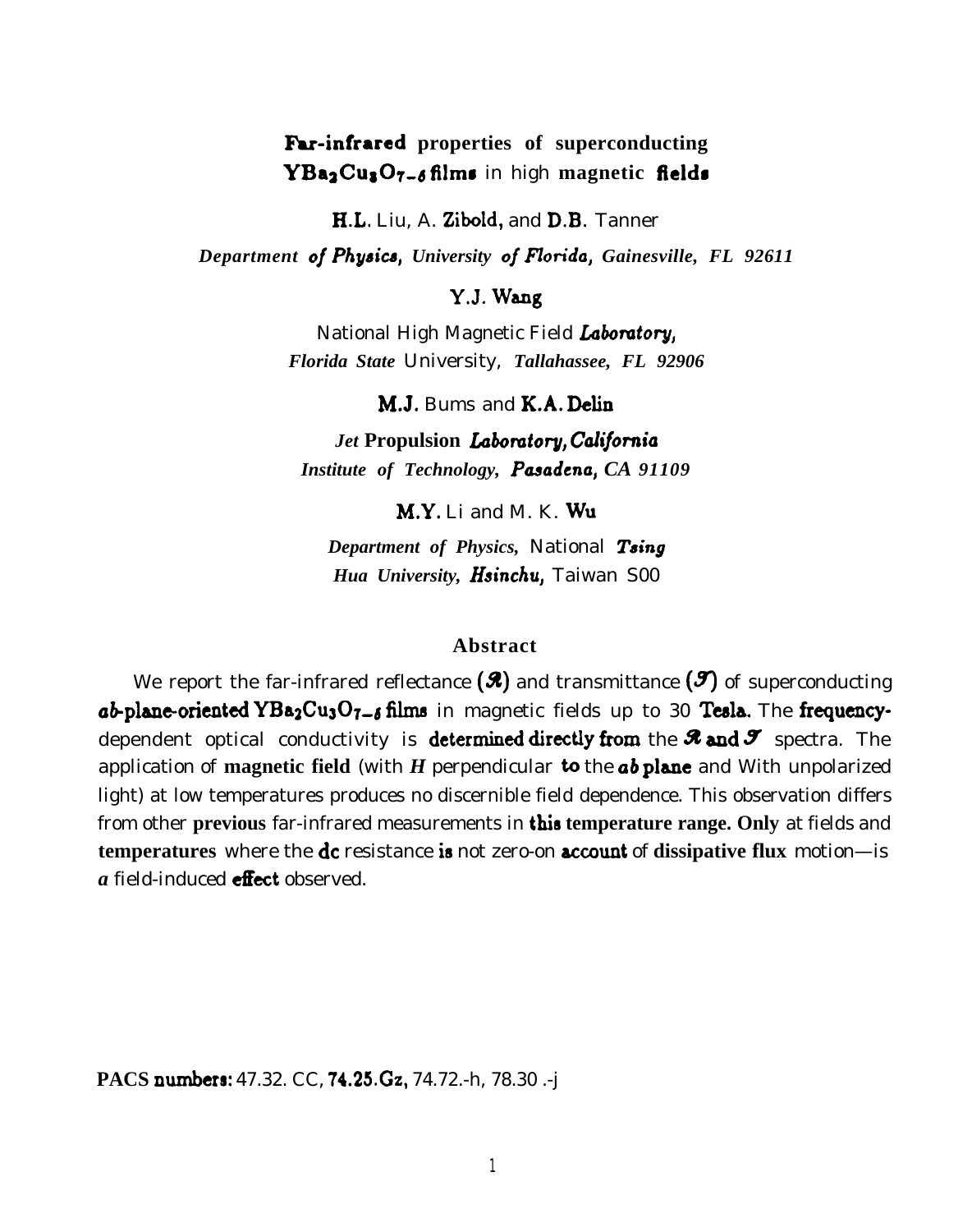The electronic properties of high- $T_c$  superconductors are affected by the application of magnetic fields.<sup>1-3</sup> In the simplest picture, the sample in the mixed state is penetrated by an array of magnetic vortices, each of which contains a quantized amount of magnetic flux. With an applied current density  $\vec{J}^{\text{ext}}$  and average magnetic flux density  $\vec{B}$ , there will be a **Lorentz** force density  $\vec{f} = \vec{J}^{\text{ext}} \times \vec{B}$  on the vortices. If the vortices are at rest (pinned), the resistance will be effectively zero whereas if the vortices are moving with a mean velocity  $\vec{v}$ , an electric field  $\vec{E} = \vec{v} \times \vec{B}$ , which is parallel to  $\vec{J}^{\text{ext}}$ , appears, leading to a finite electrical resistance. However, the complex behavior of vortex motion in the presence of viscous damping, pinning forces, and fluctuations *either* of thermal origin or due to the influence of defects in the sample is complicated and is not yet well understood.

Historically, microwave experiments have been widely used to study the vortex dynamics in type II superconductors.<sup>4</sup>When the **vortices are** pinned, their dynamics are invisible to dc transport. On the other hand,  $\frac{m}{\alpha}$  mightarrow measurements can sense the fluctuations about the pinning sites and give information about the effective pinning force constant and vortex viscosity. There have been numerous **measurements** of the **effect** of magnetic **fields** on the microwave response functions of the **high-** $T_c$  superconductors.<sup>5-8</sup> It *is generally* agreed that the microwave results are affected by two mechanisms: vortex motion and superconducting condensate depletion. More recently, **terahertz** time domain spectroscopy spans the frequency from 100 to 1000 GHz  $(3.3-33.3 \text{ cm}^{-1})$ .  $9-11$  The nonlinear dependence of the complex conductivity as a function of magnetic field has been interpreted in terms of enhanced pair breaking due to nodea in a d-wave gap function.

At higher **frequencies**, far-infrared spectroscopy has been applied *several* times to in**vestigate** the vortex dynamics in the high-T<sub>c</sub> superconductors. In most cases, evidence for field-induced absorption is seen, although there are some differences among the measurements. Brunel *et al.* <sup>12</sup> reported the reflectance  $\Re$  of Bi<sub>2</sub>Sr<sub>2</sub> CaCu<sub>2</sub> O<sub>8</sub> (BSCCO) at several far-infrared frequencies, w, as a function of temperature, *T,* and magnetic field *H* up to 17 Tesla. They inferred *a* value for the superconducting gap by setting  $2\Delta(T,H) = \hbar\omega$  at the T and *H* where  $\mathcal{R}$  **first** dropped below the low-T, zero-H value. The drop in far-infrared reflectzmce corresponded to the onset of **a** resistive state, and thus only occurred at the higher temperatures or fields. In **contrast**, the far-infrared **transmittance** measurements through a thin film of  $YBa_2Cu_3O_{7-\delta}$  (YBCO) in magnetic field by Karrai et al.<sup>13,14</sup> showed an increase in transmission below  $\sim$  125 cm 1 with increasing field. This was attributed to dipole transitions associated with bound states in the vortex cores. Evidence for magnetooptical activity was also found, interpreted as cyclotron resonance in the mixed state. These effects occurred at temperature as low  $M2.2$  K and in magnetic fields between 2 and 15 Tesla. The experiments prompted several theoretical calculations *of* the optical response *of*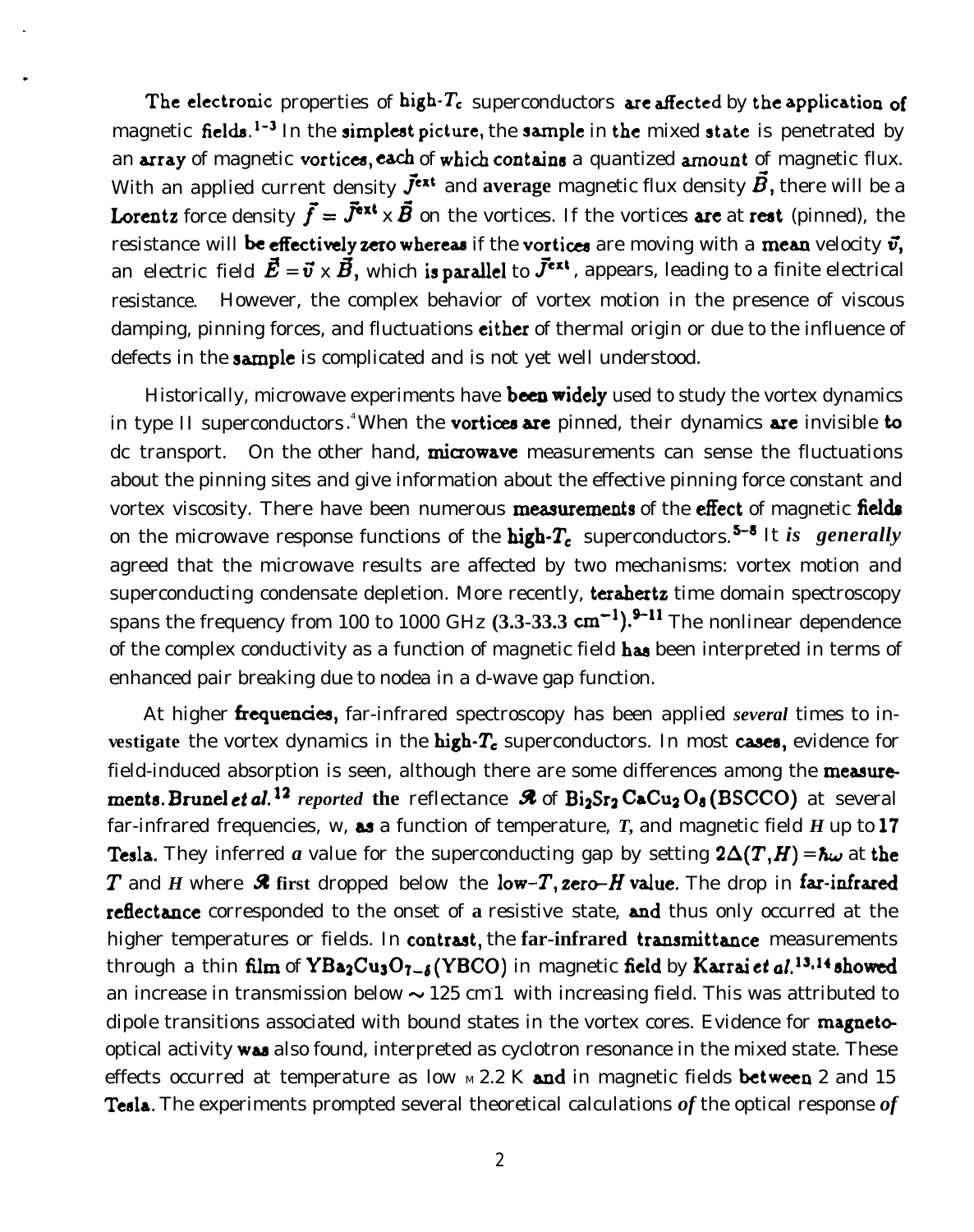the vortex core states.<sup>15-18</sup> The theory of Hsu including the vortex motion<sup>17,18</sup> describes the experimentally-observed chiral response "very well, but the agreement for the *nonchiral* response at  $\thicksim 65\,$  cm  $1.13$  which the authors attributed to the vortex core resonance, is only partial. Shim-to  $et al.<sup>19</sup>$  observed a large (20%) and temperature-independent change in far-infrared transmission in both YBCO and  $Bi_2Sr_2Ca_2Cu_3O$ , films at fields up to 100 Tesla; the behavior was explained by a flux-flow model. Gerrits *et al.*<sup>20</sup> reported practically no influence of the magnetic field up to 15.5 Tesla in the far-infrared reflectance of YBCO thin films at 1.2 K. Eldridge et  $al^{21}$  measured the ratio of normal incidence reflectance **A** of a YBCO film in a magnetic field to that in no field, in conjunction with a separate measurement of 5?(0), to obtain the absolute values of  $\mathcal{R}(H= 0.7, 1.4, \text{ and } 3.5 \text{ Tesla})$  at 4.2 K. A Kramers-Kronig analysis then gave the field-dependent conductivity, which showed a broad **resonance** between 50 and 250 cm<sup>-1</sup>. They were able to fit the shape, but not the magnitude, of the peak by a **theory** involving vortex motion with pinning.

In this paper, we report the far-infrared reflectance  $(\mathcal{R})$  and transmittance  $(\mathcal{I})$  measurements of superconducting YBCO films in magnetic fields Up to 30 Tesla. We use  $\mathcal{R}$ and 9 to extract the frequency-dependent optical conductivity  $\Delta s$  a function of temperature and applied magnetic field. In addition, we carried out a detailed study of the zero-field  $\mathcal{R}$ and  $\mathcal{F}$ , obtaining results in agreement with previous data.  $^{22,23}$  The application of magnetic field (with *H* perpendicular to the  $ab$  plane and with unpolarized light) at low temperatures produces no discernible field dependence. This observation differs from several far-infrared and millimeter measurements in this temperature range. Only at fields and temperature where the **dc** resistance is not zero-on account of dissipative flux motion—is a field-induced effect observed.

We have studied three types of YBCO samples: (1) thin  $(300-500 \text{ Å})$   $\text{films}$  made by *a* KrF excimer laser deposition on  $\partial$  PrBa<sub>2</sub>Cu<sub>3</sub>O<sub>7-6</sub> buffer layer on YA10, substrates at Jet Propulsion Laboratory; (2) thin (400-600  $\bf{A}$ ) films prepared by pulsed-laser ablation at Tsing Hua University on (001)-oriented  $MgO$  substrates; and (3) a 5000- $\AA$ -thick film deposited on a SrTi0, substrate by a similar method. All the samples have been structurally characterized by x-ray diffraction, which has clearly shown their c-axis orientation. The superconducting properties of films have been determined by dc resistivity or ac susceptibility measurements. The characteristics of all samples are listed in Table I. The 5000- $\AA$ -thick film gives a higher onset temperature and sharper transition. On the other hand, samples prepared in similar conditions have shown close values *of* resistivity at room temperature,

The films with  $d < 1000$  A Were studied in both reflectance ( $\mathcal{R}$ ) and transmittance ( $\mathcal{F}$ ) whereas the 5000-A-thick film on SrTiO<sub>3</sub> was studied only in  $\mathcal{R}$ . The far-infrared studies in magnetic field were carried **out** at the National High Magnetic Field Laboratory. Our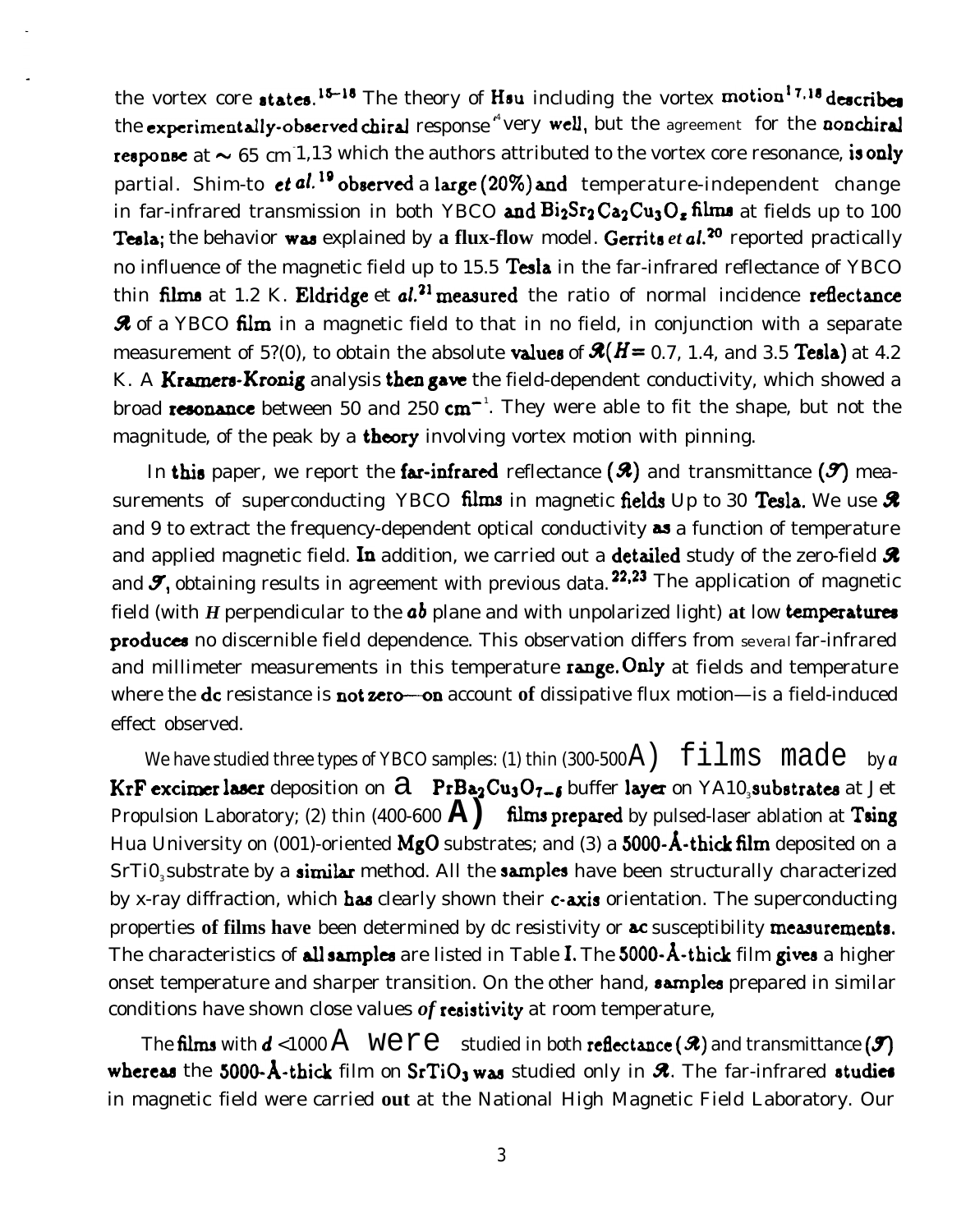measurements used a Bruker spectrometer and light-pipe optics to carry the far-infrared radiation through the magnet. The sample probes used in conjunction with a 20-Tesla superconducting magnet permit alternate sample and reference measurements (for both  $\mathcal R$ and  $\mathcal{I}$ , allowing absolute measurements of these quantities. For the reflectance, an Au mirror was used as a references, while the transmittance was done relative to an empty diaphragm. The  $\mathcal{R}$  and  $\mathcal{F}$  were obtained at 4.2 K and applied fields  $\mathbb{U}_P$  to 17.5 Tesla. We also employed a 30- Tesla resistive magnet; in this magnet, only transmittance ratio is accessible. Thus, we report  $[\mathcal{I}(H)/\mathcal{I}(0)]$  at temperature between 4.2 and T". In all measurements, the unpolarized far-infrared radiation was incident nearly normal to the film, so that the electric field was in the  $ab$  plane. The magnetic field  $H$  was perpendicular to the  $ab$  plane. A detailed description of the experimental setup is given **elsewhere.**<sup>24</sup>

The complex dielectric fiction  $\epsilon(\omega)$  or optical conductivity  $\sigma(\omega)$  [where  $\epsilon(\omega) = 1 + \epsilon(\omega)$  $4\pi i\sigma(\omega)/\omega$  were calculated **directly from the** measured **A** and **S** in the far-infrared region. To deal with dispersive and absorption effects in the substrate, the reflectance  $\mathcal{R}_{sub}$  and transmittance  $\mathcal{I}_{sub}$  of a bare YA10<sub>3</sub> and MgO were also measured at each temperature and magnetic field where the film data were taken. The absorption coefficient  $\alpha(\omega)$  and the index refraction  $n(\omega)$  of the substrate were then used in analysis of the data for the films. These measurements turned out to be crucial in the case of the  $YAlO<sub>3</sub>$  substrata, where  $\partial$ doping with 4 at.% Nd gives field-dependent features in the transmittance.<sup>25</sup>

In general, we found that the analysis of  $\Re$  and  $\Im$  gave more accurate results for the lowfrequency  $(\omega < 100$  cm<sup>-1</sup>) dielectric response than optical **reflectance** of bulk single **crystal** or thick-film samples followed by Kramers-Kronig analysis, where extrapolation to zero and infinite frequencies were needed. A detailed discussion of the analysis for transmittance and reflectance has been given in previous work.<sup>22,23</sup>

In Fig. 1 we show the reflectance and transmittance of a 500Å YBCO/200Å PBCO/YAlO<sub>3</sub> film at 4.2 K and at several magnetic fields. We observed practically no influence of the magnetic field on the infrared response of the **film**. The band at 112 cm-l, which shifts to 130 cm 1 with field, was traced to the substrate, as mentioned above. The magnetic field and frequency-dependent conductivities  $\sigma_1$  and  $\sigma_2$  of the film are shown in Fig. 2. The spectra show no discernible field dependence at 4.2 K. Thie observation differs from previous *far-infrared* measurements in this temperature and frequency range. 13,19,21 Despite the lack of field dependence in the either  $\sigma_1$  or  $\sigma_2$  spectra, two interesting obser**vations** can be made. First, with the external field perpendicular to the  $ab$  plane of the superconducting YBCO film, no far-infrared magnetoresistance was detected at 4.2 K and in the high-field regime. Second, down to the low-frequency limit ( $\sim$  35 cm 1) of our measurements, the dielectric response does not change with magnetic field. Thus our results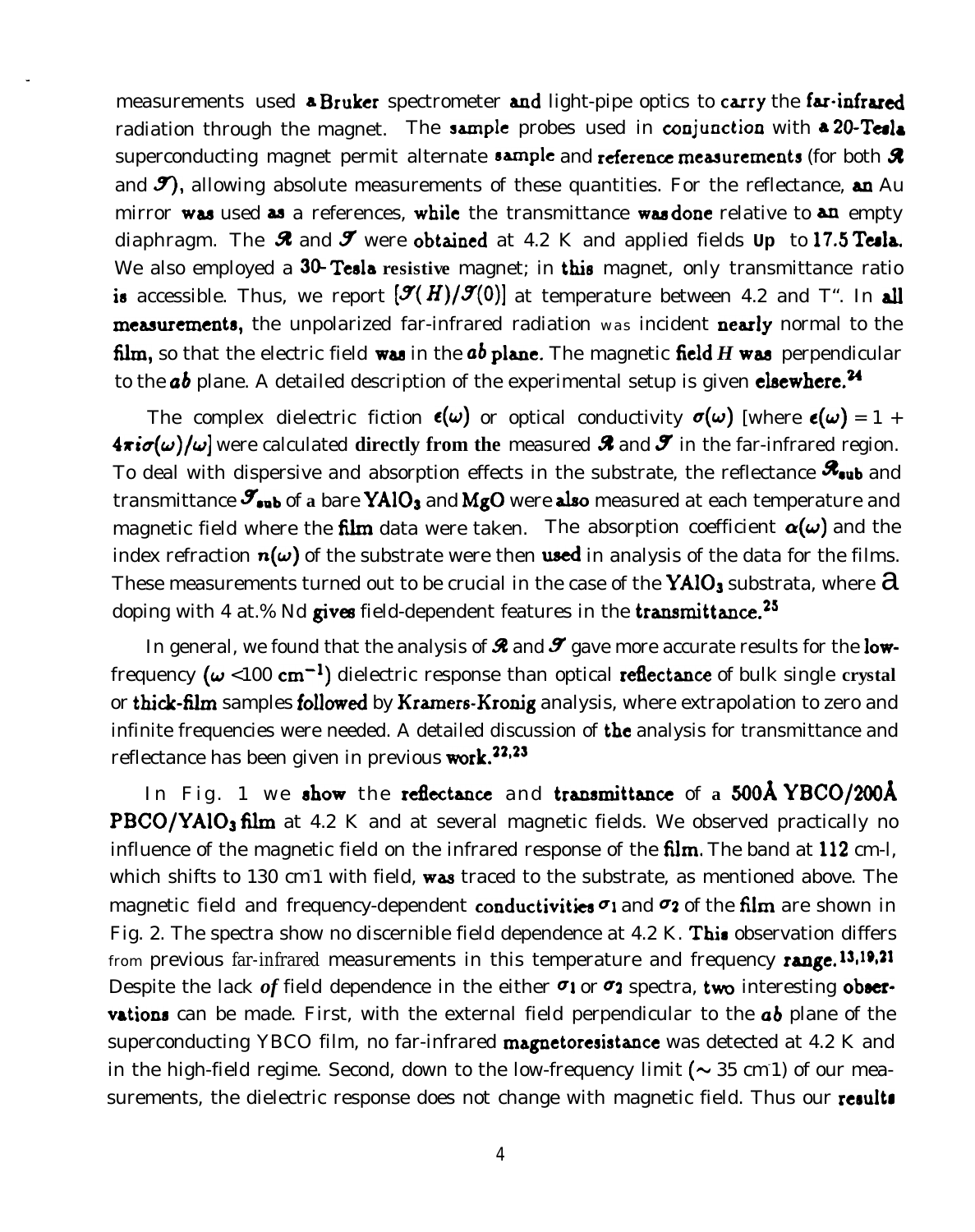also differ from the data obtained in the terahertz region, where which reported a change in the  $\sigma_1$  and  $\sigma_2$  of YBCO and BSCCO films were reported over a broad range of field, frequency, and temperature. $^{9-11}$  Even t bough the terahertz measurements were done at frequencies below our low frequency limit, the changes in  $\sigma_1$  and  $\sigma_2$  that were seen would **have** extended well into our frequency range.

Figure 3 shows the temperature and field-dependent reflectance spectra of the 5000-**A-thick film.** The low temperature reflectance is near unity at  $\omega \rightarrow 0$ . With increasing frequency it falls off slowly, showing a pronounced shoulder at  $\sim$  450 cm-'. Increasing temperature decreases the reflectance in **a** characteristic way. The lower panel of **Fig. 3** displays the far-infrared  $\texttt{reflecatance}$  of the film at 4.2 K as a function of magnetic field. We find no field-induced effects in the spectra. In particular, the field independence of the 450  $cm^{-1}$  edge favors the non-superconducting explanations of this **feature.<sup>26</sup>** Our **results** are in agreement with one earlier experiment,<sup>20</sup> but differ from several previous reports. 13,19,21

Magneto-transmission measurements at several temperature and magnetic fields for both **400A and 600Å YBCO/MgO films** are shown in Fig. 4. The data shown are the **ratio** of the **transmission** of the sample at  $H$  to the **zero-field** transmission. This ratio does not show any discernible field dependence from 4.2 to 50 K in fields to 27 Tesla. Typical noise variations of our measurements in a magnetic field are on the order of  $\pm$  1%. The low frequency limit of the measurement (about 35 cm-l) is due to  $a$  combination of low transmitted intensity decreasing source intensity, and reduced spectrometer efficiency at low frequencies.

When the temperature is raised above 60 K, the 35 cm-l transmission of these films is seen to change by more than 5% as field **is increasing** from 6 to 27 Tesla; changes at higher frequencies ( $\omega$  >100 cm-l) are zero within our experimental error. Thus, large magneticfield-induced increases in transmission occur only at temperature not too far below  $T<sub>1</sub>$ .

It is surprising that **at** low temperature 4.2-50 K, our spectra do not show any change with applied field. This result is in agreement with two early studies, 12,20 but appears to disagree with other infrared<sup>13,19,21</sup> and terahertz<sup>9-11</sup> experiments. To acquire a better understanding, we consider a **simple** picture at  $T \ll T_c$ . The vortex can be driven either by an ac electric field or by superflow. At high frequencies, the vortices oscillate within their pinning potentia127 and their natural motion in the presence of superfluid flow is **of cyclotron** type, **i.e.,** adiabatically **following** the superconducting condensate.26 The area within the vortex cores is in  $\partial$  "normal" state, that outside of them is in the superconducting state. The fraction area of the cores is  $H/H_{c2}(T)$ , where  $H_{c2}$  is the upper critical field. The superfluid density is expected to be decreased by this factor, so  $\omega_{p,q}^2 \to \omega_{p,q}^2$  [1 –  $H/H_{c2}$ ], where  $\omega_{p,q}$  is the superfluid **plasma** frequency. The vortex response will be proportional to  $H/H_{c2}$  and the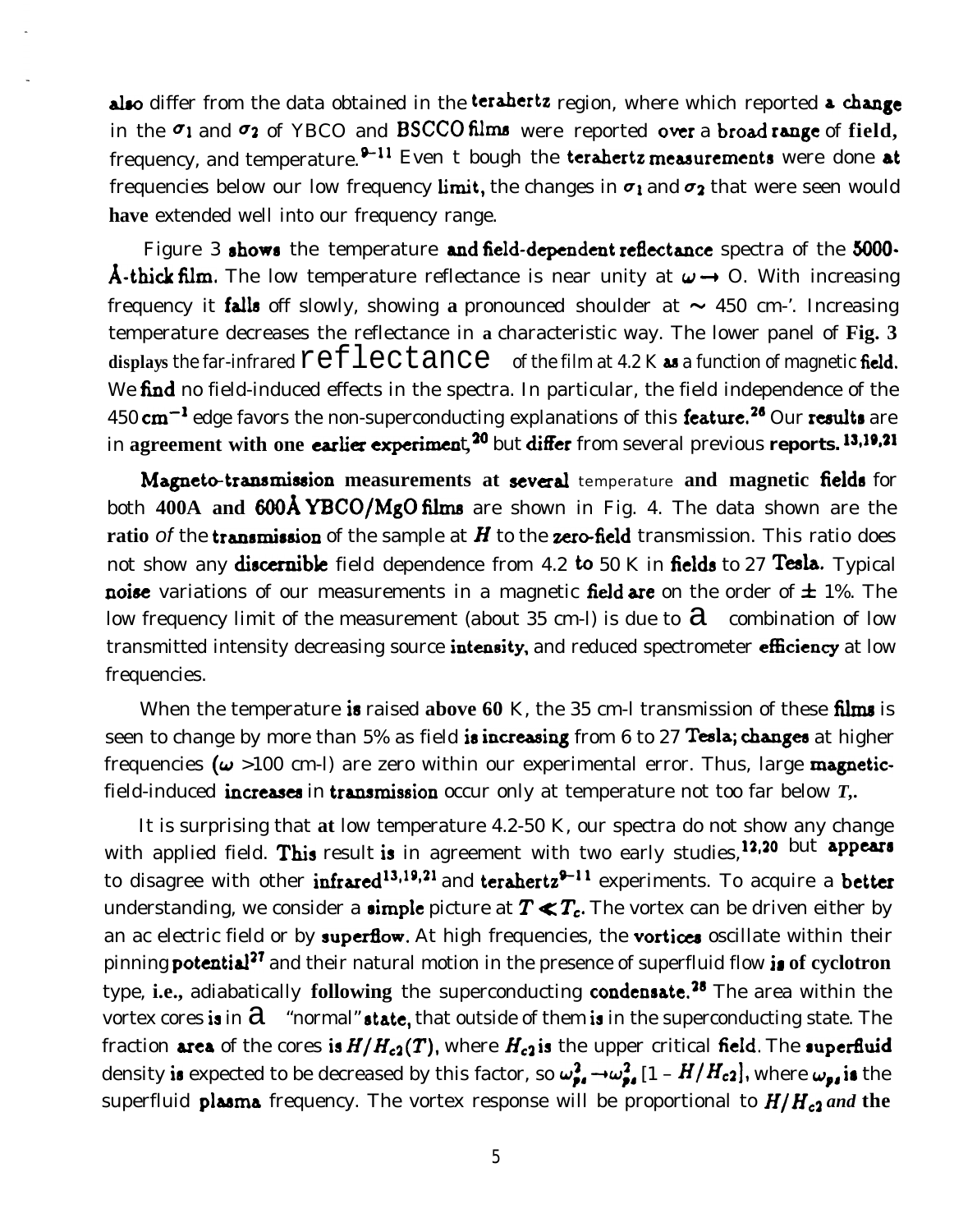change in the dielectric response can be attributed to the pair-breaking effect of the field and to quasiparticle excitations inside the vortex cores. This depletion of the superfluid condensate has been used to explain terahertz impedance measurements in YBCO and BSCCO films, with pair-breaking playing a significant role.  $9-11$ 

Why is there no such effect in our study? One possibility would be to assume that in our samples the frequency scale for the vortex loss,  $\gamma_v$ , is small. If  $\omega \gg \gamma_v$ , then the dielectric response is little different from that *of* the superconductor. (A narrow Drude peak, for example, looks very much like a delta function.) This explanation would reconcile the terahertz results<sup>9-11</sup> with our data. There are two problems with this explanation, First, our **zero-field** measurements show a **normal-fluid** component, with  $1/\tau_D \approx 50$  cm-l for  $T < 50K$  and the viscous damping of the vortex motion should be of similar order. Second, in the **terahertz** measurements<sup> $9-11$ </sup> there is about a 25% reduction in the superfluid density observed; in conduction with the change of  $\sigma_1$  with field, this large effect suggests a similar frequency scale in these samples.

There have been many studies of the quasiparticle local density of states inside a vortex  $\text{core.}^{29-35}$  The physics of the vortex core for a type II superconductor is usually described by the Bardeen-Stephen model,<sup>31</sup> a dirty-limit description  $(l < \xi)$  where the motion of the " quasiparticles gets randomized within the core. In the clean limit,  $32,33$  where  $(l > \xi)$ , and for  $H < H_c 2$  in the case of s-wave symmetry, there is *a* quasicontinuum of bound states in the **vortex core** and a very small energy of the lowest bound state (minigap). However, for the high- $T_c$  superconductors the situation is quite different, since A is larger and  $E_F$  is smaller than in the **classical** superconductors. ( $\xi^2$  is about four orders of magnitude smaller than in classical clean superconductors). Hence, only a few bound states occur in the vortex core. Recent evidence for a large core spacing has been found in scanning tunneling spectroscopy (STS) on YBCO single crystals.<sup>36</sup>

Dipole transitions among the quasiparticle levels in the vortex core, which have been reported earlier,<sup>13</sup> are not evident in our high-field measurements. We suggest that anisotropic pairing (or gap) effects in the high-temperature superconductors might modify significantly the **states** inside **a** vortex core. The quasiparticle levels in the vortex cores of d-wave superconductors differ significantly from the  $\boldsymbol{s}$ -wave case. In addition to the set of localized levels similar to that found in s-wave superconductors there are also continuum levels outside the core that are associated with **s-wave** admixture induced by the vortex. 37-39 Kopnin and Volovik<sup>40</sup> pointed out in a clean d-wave superconductor, gap nodes cause the electronic density of states associated with a vortex to diverge at low energies:  $N_{\text{vortex}}(E) \sim 1/|E|$ . This divergence will presumably be cut off in a dirty **d-wave** case. At higher **fields** the distance between the *cores* become small and the electronic structure of the vortex core will be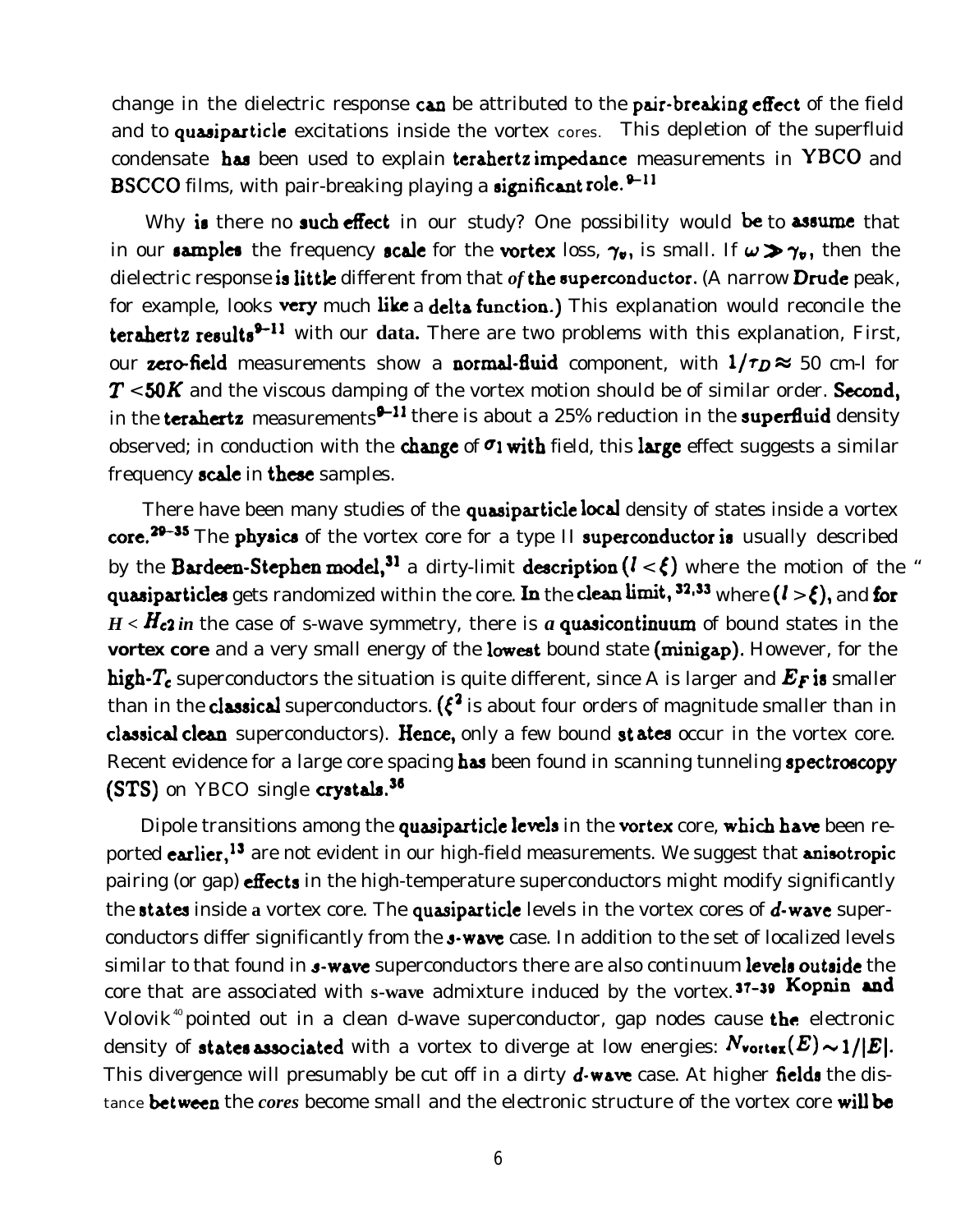influenced by the competition between electrodynamic effects and spatial variations of the superconducting order parameter near the vortex core. Thus, it seems likely that the excitations from the continuum levels might remove spectral weight from the  $E_{\pm 1/2}$  state making its oscillator strength too small to be observed. For our YBCO films, we may approach already the limit where the core region of the vortex is empty of low-energy excitations.

As can be seen in Fig. 4. the contrast **between** the high and low temperature data is striking. Above 60 K where the **system** enters the **flux flow** *regime*, we observe a definite field-induced increase in transmission at low frequencies. At these **elevated** temperatures, one may expect that vortices become more mobile and thermally activated (Brownian) motion becomes possible. The electromagnetic interaction of the induced currents with the vortex lattice has been treated explicitly by many workers.<sup>31,41-43</sup> In these models, the interaction with the vortices is treated phenomenologically by introducing an effective vortex mass M, pinning force constant  $\kappa_p$ , and vortex viscosity  $\eta$ . The latter two lead to a vortex **relaxation** time  $\tau_v = \eta/\kappa_p$ .

Unfortunately, it is difficult to relate our experimental data to the above model because the case of a clean limit in our films must be distinguished from the Bardeen-Stephen<sup>31</sup> model which is valid in the dirty limit. Furthermore, we are presently unaware of any calculations for the vortex dynamics in the flux flow regime taking into account the influence of a clean limit and possibly **anisotropic** symmetry of the order **parameter**. We can give the following qualitative discussion. The total transmittance through a thin film of thickness  $d \ll \lambda$  is<sup>44</sup>  $\mathcal{F} = 4n/[(y_1+n+1)^2 + y_2^2]$  where  $y_1 + \varepsilon_2 = (4\pi/c)d(\sigma_1 + i\sigma_2)$  is the film admittance. At temperature where the dc resistance is not zero—on account of dissipative flux motion the London screening and the imaginary part of the conductivity  $\sigma_2$  is significantly reduced. Then, the **transmittance** is increased at low frequencies.

Finally, we can compare the magnetic phase diagram for YBCO films from our measurements with data from dc transport and  $I-V$  measurements. 45,46 The magnetic phase diagram for high-T. superconductors is not  $\sinh^{-1}$  and we cannot expect simply to use far-infrared measurements to study the phase boundaries in the *H - T* **diagram.** At least in principle, however, there is relationship between far-infrared properties in a magnetic field and two distinct parts (the vortex solid and the vortex liquid) on the *H - T* phase diagram. At low temperatures the vortices are not easily moved due to pinning effects, i.e., the vortex lattice is moat likely a solid and the magnetic field has no effect on our spectra. However, when temperature is increased into the vortex liquid state and the flux pinning is overcome, vortex motion is driven by optical current and there is a corresponding change in the farinfrared properties. Thus, a magnetic-field-induced enhancement of the transmittance can be explained as the ac analog of flux-flow resistance.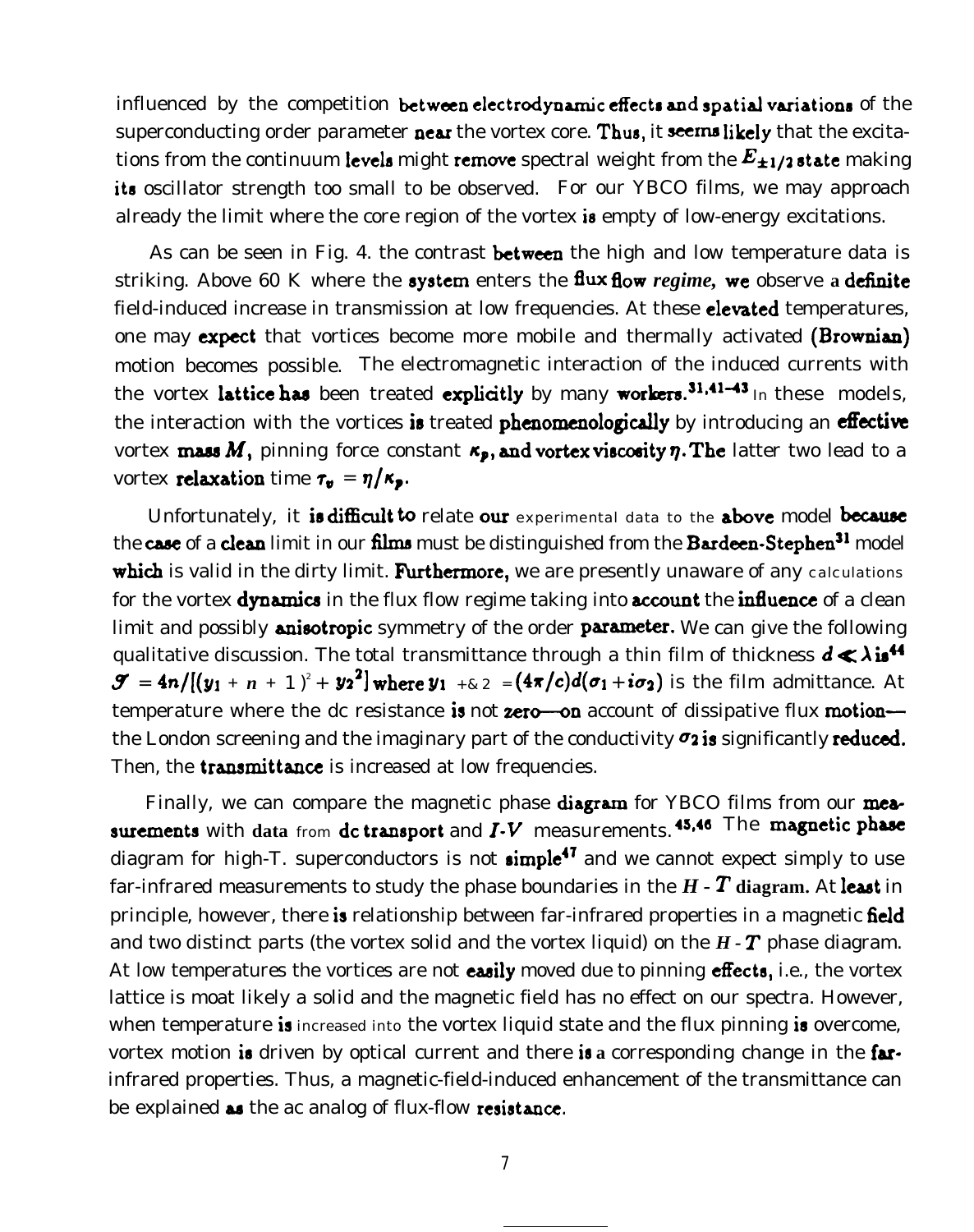We thank Peter Hirschfeld for stimulating discussions. Research at the University of Florida is supported by National Science Foundation, Grant No. DMR-9403894. The measurements were performed  $\bullet$  t the National High Magnetic Field Laboratory, which is supported by NSF Cooperative Agreement No. DMR-9527035 and by the State of Florida. National Tsing Hua University was supported by Grant No. NSC-84-2212-M-007-005PH.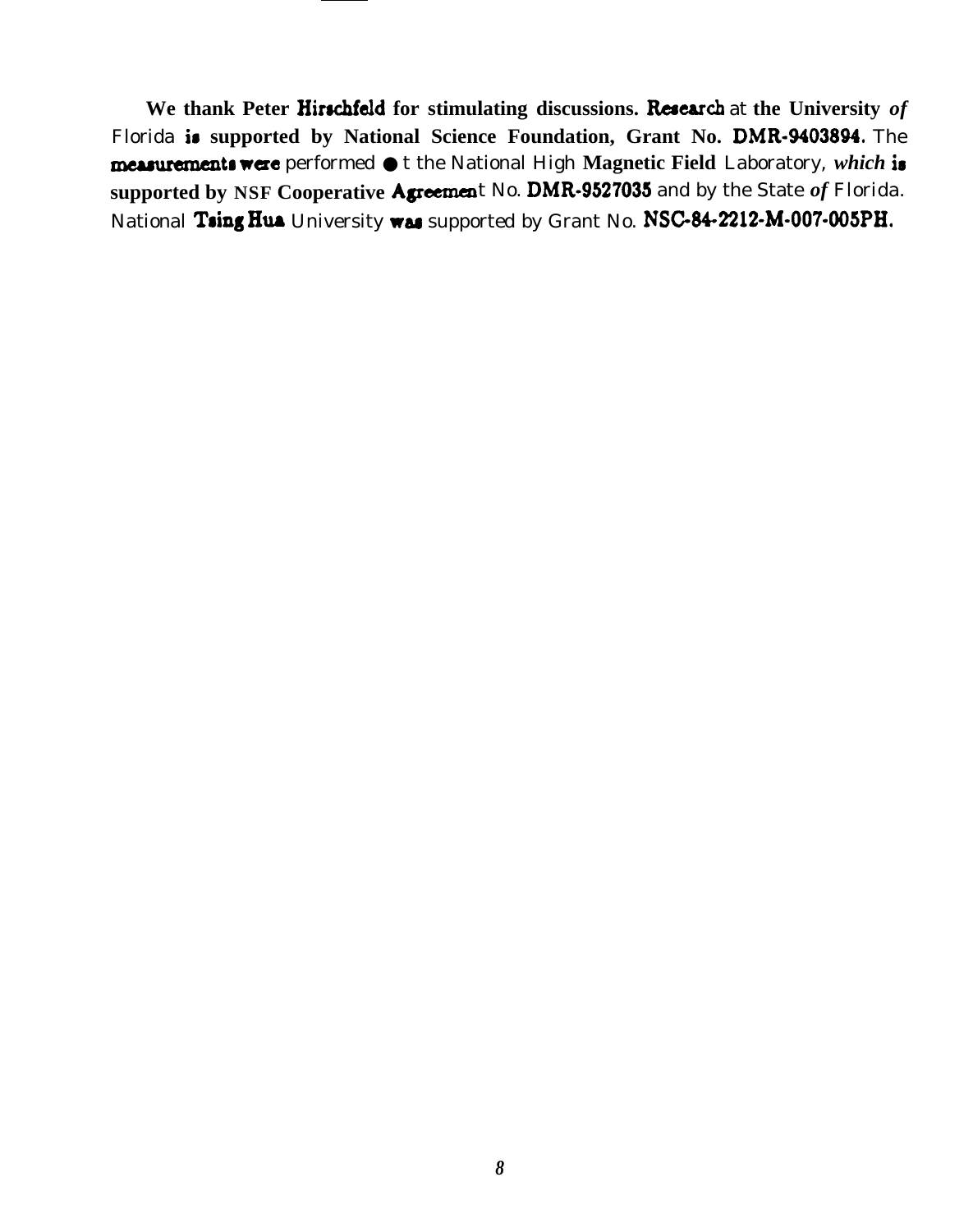## **References**

- 1. M.W. Coffey and J.R. Clem, *Phys. Rev. B* 46, 11757 (1992).
- 2. M.W. Coffey and **J.R. Clem,** *Phys. Rev. B* 48, 342 (1993).
- 3. C.J. van der Beek, V.B. Gesgjenbein, and V.M. Vinokur, Phys. Rev. B 4S, 3393 (1993).
- 4. W.F. Vinen, in Superconductivity, edited by R.D. Parks and Marcel Dekker (Inc., New York, NY 1969).
- 5. J. Owliaei, S. Sridhar, and J. Talvacchio, Phys. Rev. Lett. 69, 3366 (1992).
- 6. P.P. Nguyen, D.E. Oates, G. Dresselhaus, and M.S. Dresselhaus, *Phys. Rev. B 48*, *6400 (1993).*
- *7. M. Goloeovsky,* M. Taindlekht, H. Chayet, and D. Davidov, *Phys. Rev. B SO,* 4 7 0 (1994).
- 8. S. Revenaz, D.E. Oates, D. Labbé Lavigne, G. Dresselhaus, and M.S. Dresselhaus, *Phys. Rev. B 50,1178 (1994).*
- *9.* B. Parks, S. Spielrnan, J. Oremtein, D.T. Nemeth, **F.** Ludwig, J. Clarke, P. Merchant, and D.J. Lew, *Phys. Rev. Lett. ?4, 3265 (1995).*
- 10. R.P. Mallozzi, J. Orenstein, J.N. Eckstein, and I. Bozovic, (to be published) (1997).
- **11.** J. Orenstein, R.P. Mallozzi, and B. Parks, (to be published) (1997).
- 12. L.C. Brunei, S.G. Louie, G. Martinez, S. Labdi, and H. Raffy, *Phys. Rev. Lett. 66*, 1346 (1991).
- 13. K. Karrai, E.-J. Choi, F. Dunmore, S. Liu, H.D. Drew, Qi Li, D.B. **Fenner,** Y.D. Zhu, and F.-C. Zhang, *Phys. Rev.* Left. 69, 152 (1992).
- 14. K. Kaxrai, E.-J. Choi, F. Dunmore, S. Liu, X. Ying, Qi. Li, T. Venkatezan, and H.D. Drew, *Phys. Rev. Lett.*  $69,355$  (1992).
- 15. T. **C.Hsu,** *Phys. Rev. B* 46,3680 (1992).
- 16. T.C. Hsu, *Phygicu* **C 213, 305 (1993).**
- **17.** E.-J. Choi, H.-T.S. Lihn, and H.D. Drew, *Phyu. Rev. B* 49, 13271 (1994).
- **18. H.D. Drew, E.-J. Choi, and** K. *Karrai,* Physicu B **197,624 (1994).**
- **19. Y. Shimamoto, T. Takamaou, N. Miura, M. Naito, N. Kubota,** and *Y.* Shiohara, *Physicu B* 201, 266 (1994).
- 20. **A.M. Gerrits, T. J.B.M. Jansoen, A. Wittlin, N!Y. Chen, and P.J.M. van Bentum, Physica** C 295-240, 1114 (1994).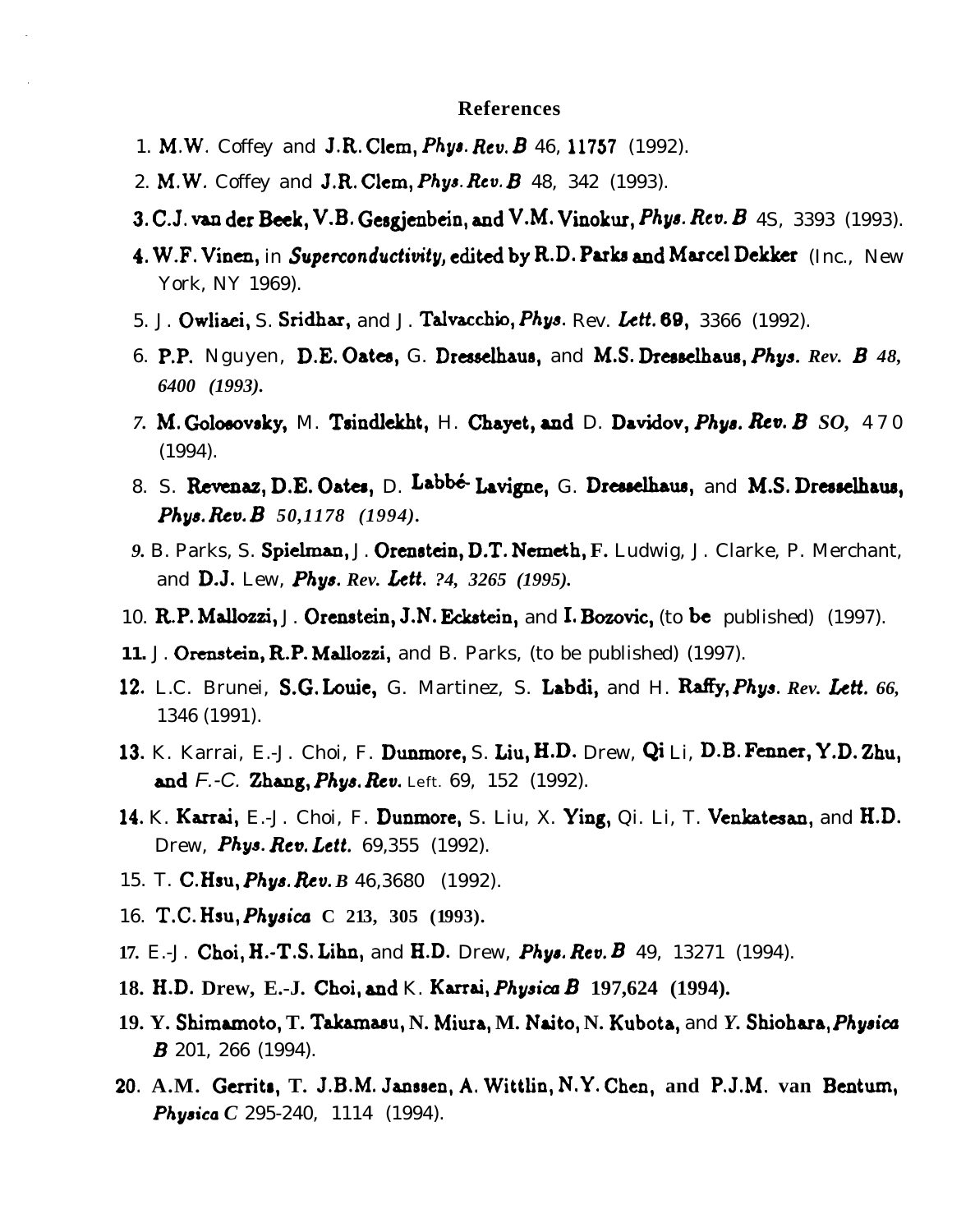- 21. J.E. Eldridge, M. Dressel, D.J. Matz, B. Gross, Q.Y. Ma, and W.N. Hardy, Phys. Rev. **B** S2, 4462 (1995).
- 22. F. Gao, G.L. Carr, C.D. Porter, D.B. Tanner, S. Etemad, T. Venkatesan, A. Inam, B. Dutta, X.D. Wu, G.P. Williams, and C.J. Hirschmugl, Phys. Rev. B 43, 10383 (1991).
- 23. F. Gao, G.L. Carr, C.D. Porter, D.B. Tanner, G.P. Williams, C.J. Hirschmugl, B. Dutta, X.D. Wu, and S. Etemad, Phys. Rev.  $B$  54,700 (1996).
- 24. H.K. Ng and Y.J. Wang, in Proceedings Of Physical Phenomena at High Magnetic *Fields-II*, edited by Z. Fisk, L.P. Gor'kov, D. Meltzer, and J.R. Schrieffer (World Scientific **Press**, Singapore, 1996).
- 25. H.L. Liu *et aL(to be* published).
- 26. M. Reedyk and T. **Timusk, Phys.** Rev. Lett. 60,2705 (1992).
- 27. M. Golosovsky, M. Tsindlekht, and D. Davidov, Supercond. Sci. Technol. 9, 1 (1996).
- 28. E. **Demircan,** P. Ao, and Q. Niu, *Phys. Rev. B 54, 10027 (1996)*.
- 29. C. Caroli, P.G. de Germs, and J. Matricon, *Phys. Lett.* 9, 307 (1964).
- 30. C. Caroli and J. **Matricon,** *Phya. Kondens.* Afater. **3,380** (1965).
- 31. J. Bardeen and M.J. Stephen, *Phya. Rev.* **140, A1197 (1965).**
- 32. L. Kramer and W. Pesch, **Z.** *Phys.* **269, 59 (1974).**
- *33.* **W. Pesch and L. Kramer,** *J. Low Temp. Phys.* **15,367 (1973).**
- *34.* **F. Gygi and M. %h.luter,** *Phys. Rev. B* **43,7609 (1991).**
- *35.* **S.G.** Doettinger, R.P. Huebener, and S. Kittelberger, Phw. Reu. B S5, 6044 **(1997).**
- 36. I. Maggio-Aprile, Ch. Renner, A. Erd, E. Walker, and Ø. Fischer, Phys. Rev. Left. 75, **2754 (1995).**
- 37. **P.I. Soininen, C. Kallin, and A.J. Berlinsky, Phys.** Rev. B 50, 13883 (1994).
- 38. Y. Ren, J.-H. Xu, and C.S. Ting, *Phys. Rev. Lett. 74,3680 (1995)*.
- 39. A.J. Berlinsky, A.L. Fetter, M. Ihnz, C. Kallin, and P.I. Soininen, *Phyu. Rev. Lett.* **76, 2200 (1995).**
- 40. N.B. Kopnin and G.E. Volovik, (preprint) (1997).
- **41.** E.H. Brandt, Phys. Rev. Lett. 67, 2219 (1991).
- **42.** M.W. Coffey and J.R. Clem, *Phys. Rev. Lett. 67, 386 (1991).*
- **43.** *M.* TA.iki, T. Koprna, and S. Takahashi, *Phys. Rev. B 50,* 7065 (1994).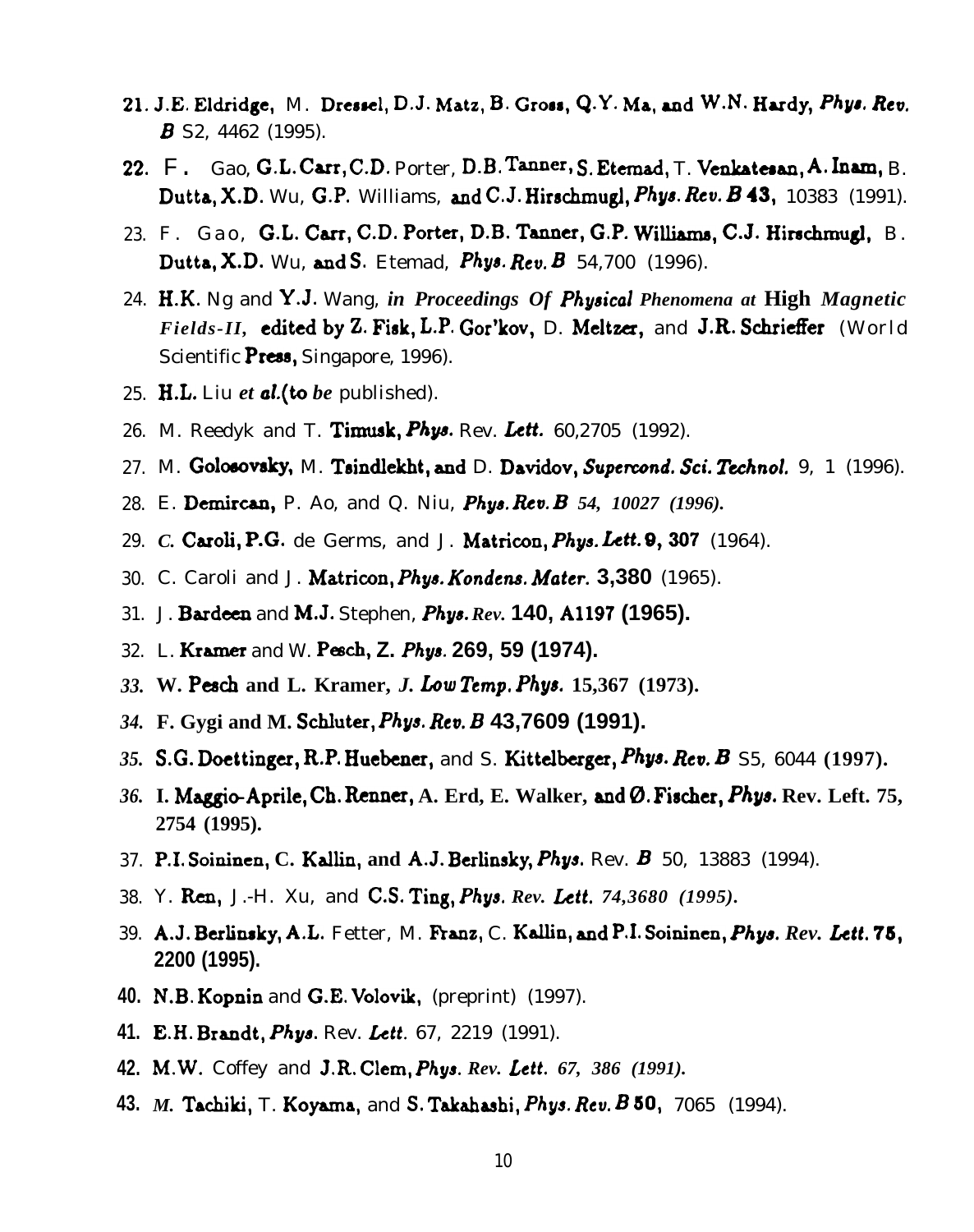- **44.** M. Tinkham, in **Far-infimd** *Prupertiea of* **Solids,** edited by S.S. Mitra, and S. Nudelman (Plenum, New York, 1970), p. 223.
- **4s. R.H. Koch, V. Foglietti, W.J. Gallagher, G. Koren, A.** Gupta, **and M.P.A.** Fisher, *Phys. Rev. Lett.* 63, 1511 (1989).
- **46.** D.J. Bishop, P.L. Gammel, **D.A. Huse, aud C.A. Murray, Science 255, 165 (1992).**
- **47. K.H.** Fischer, **Superconductivity Review 1, 153 (1995).**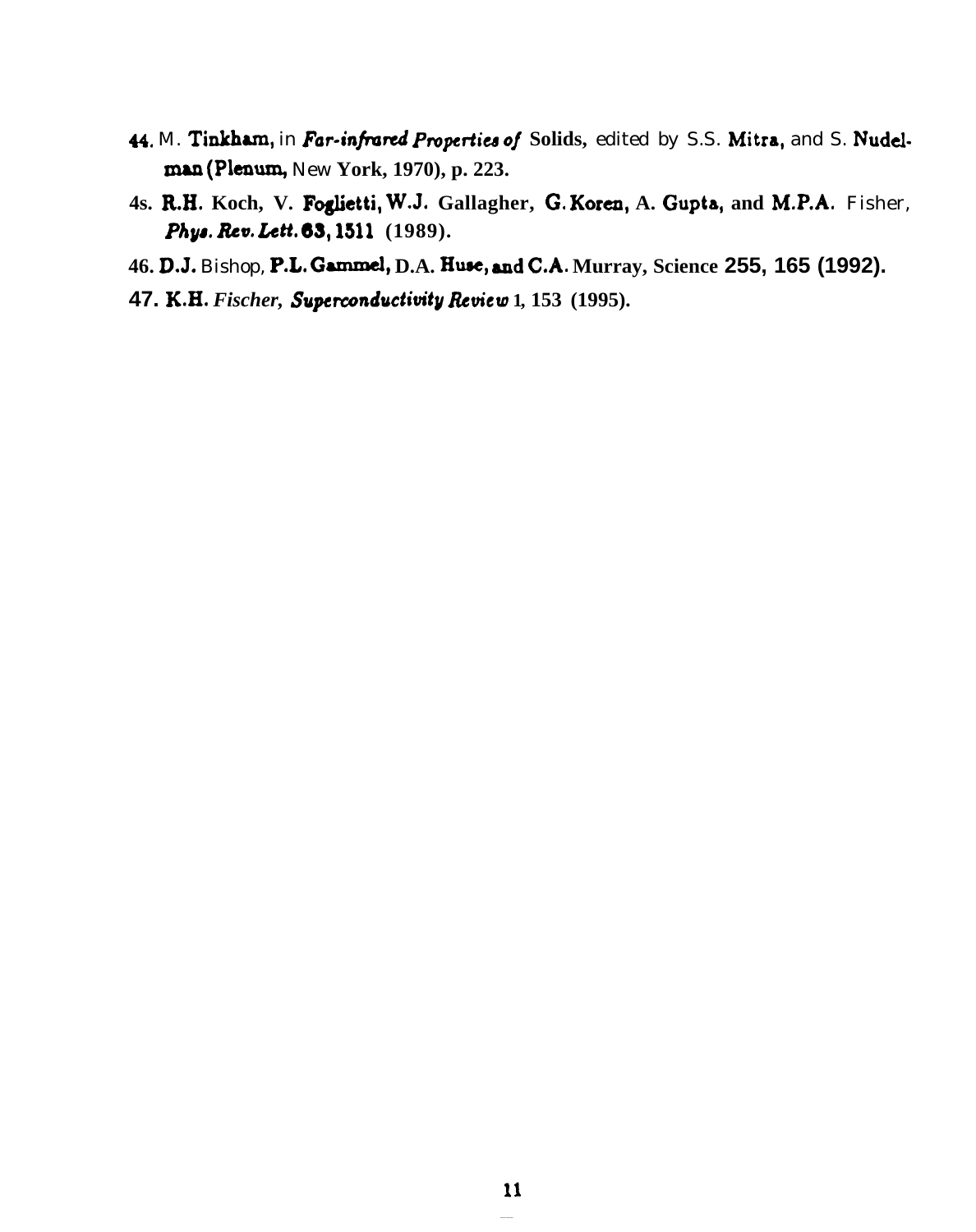| Sample               | Thick $T_c$  |          |            |                    | $\Delta T_c \rho_{dc}$ (300 K) $\lambda_L$ (~ 20 K) |
|----------------------|--------------|----------|------------|--------------------|-----------------------------------------------------|
|                      | $\mathbf{A}$ | K        | K          | $\mu$ $\Omega$ -cm | A                                                   |
| YBCO/200Å PBCO/YAIO3 |              |          |            | 300 83.5 3.5 550   | $2500 \pm 100$                                      |
| YBCO/200Å PBCO/YAIO3 | 500          | 85.0 2.5 |            | 590                | 230W100                                             |
| YBCO/MgO             | 400          | 83.0     | <b>3.0</b> | 400                | 2000±200                                            |
| YBCO/MgO             | 600          | 86.7     | 2.8        | 360                | 1900±200                                            |
| YBCO/SrTiO3          | 5000         | 88.0     | 0.5        | 320                | 1750±100                                            |

Table I. Sample characteristics.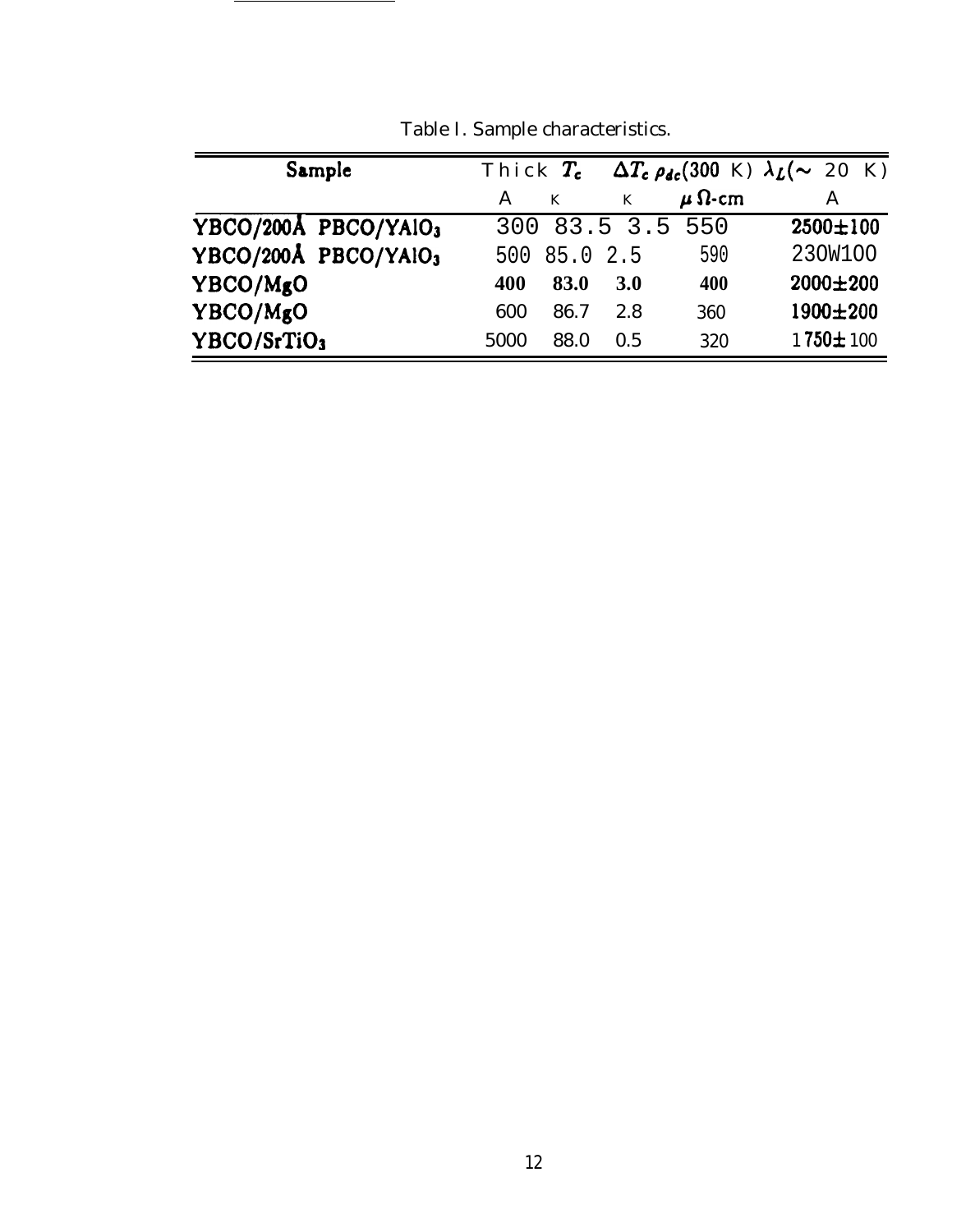## **Figure captions**

.

- Fig. 1. The 4.2-K **reflectance** (upper) and **transmittance** (lower) *of a* 500Å **YBCO/200Å** PBCO/YAIO<sub>3</sub> film at several magnetic fields.
- Fig. 2. The magnetic field and frequency-dependent conductivity of a 500Å **YBCO/200Å PBCO/YAIO<sub>3</sub> film at 4.2 K.**
- **Fig. 3.** The measured **zero-field** reflectance (upper) of  $\bullet$  SO ( $\text{IOA}$  **YBCO/SrTiO**<sub>3</sub> film at **10, 70, and 100 K. (Lower) displays the reflectance spectra at 4.2 K as a function of magnetic field.**
- Fig. 4. The magneto-transmittance at several temperatures and magnetic fields for **YBCO/MgO films: (a)-(c) 400& (d) 6(IoA.**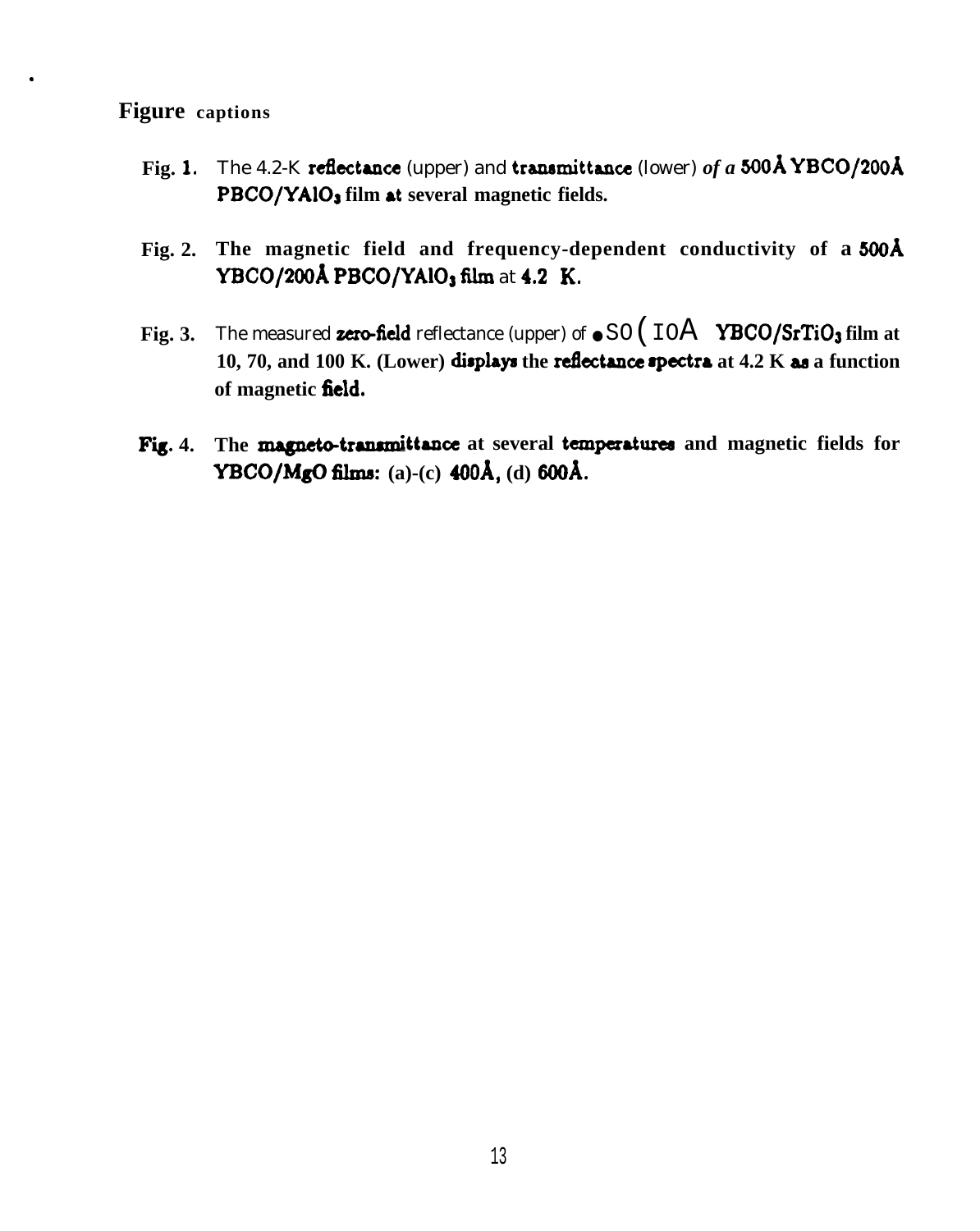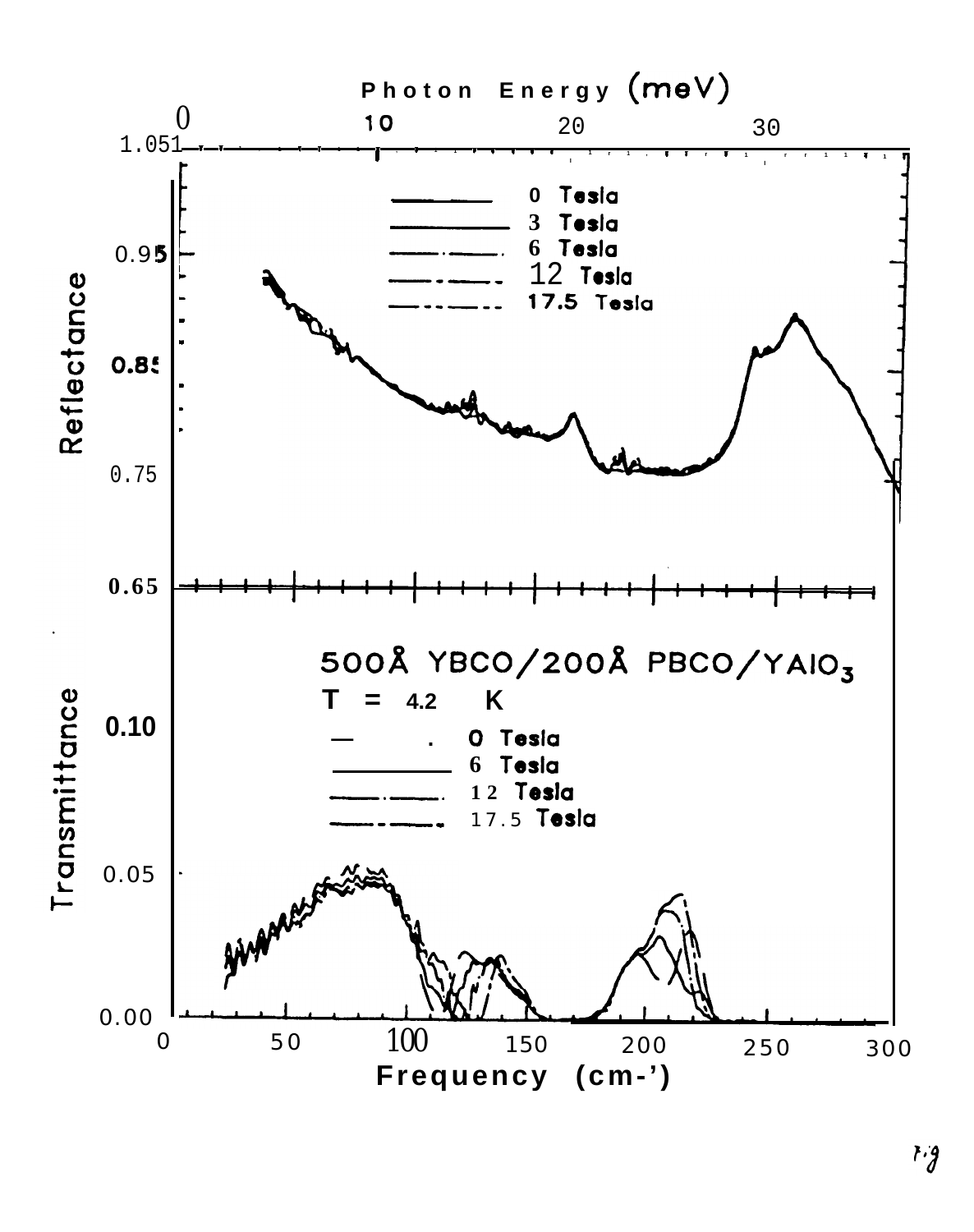

 $Fig. 2$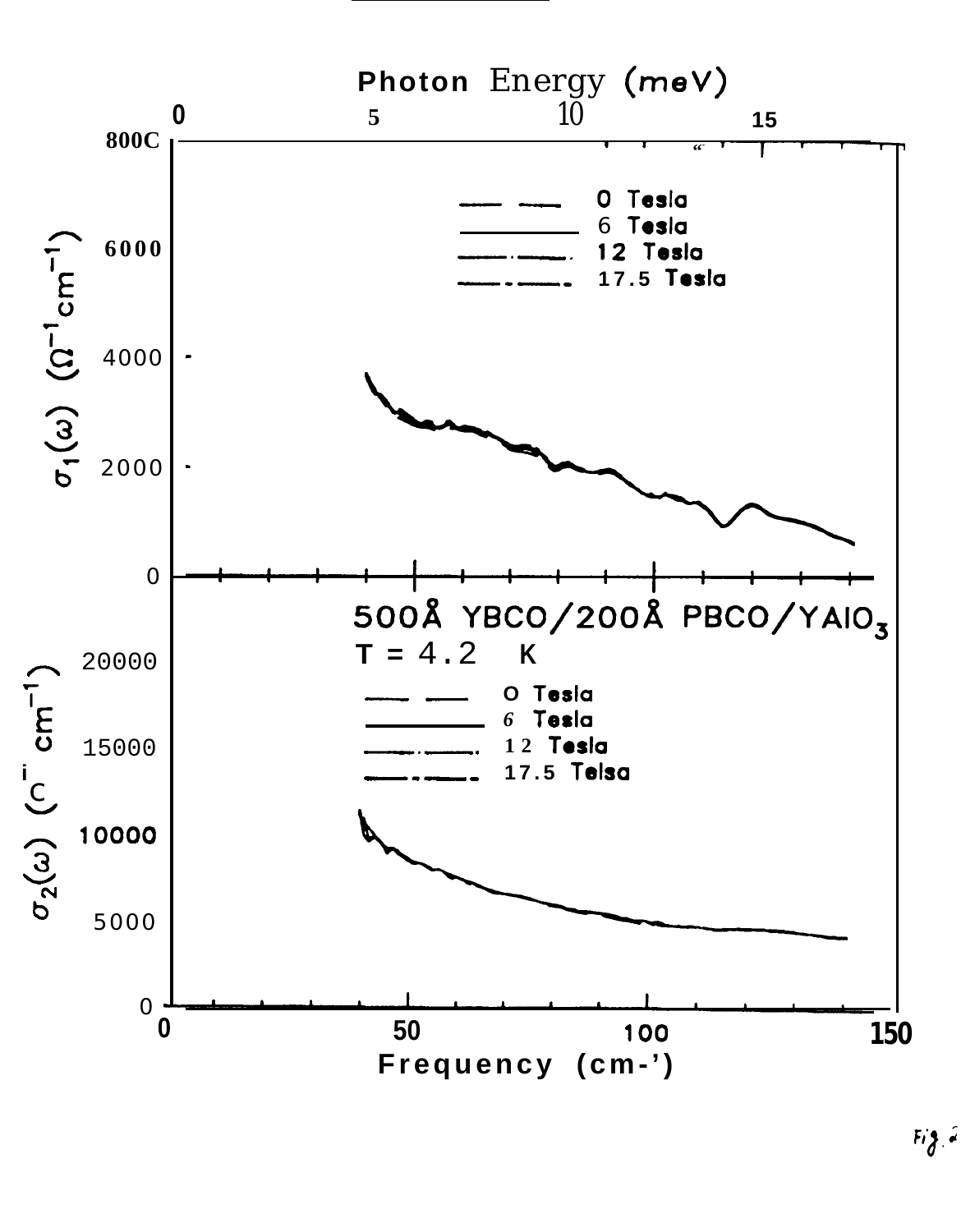

 $Fig. 5$